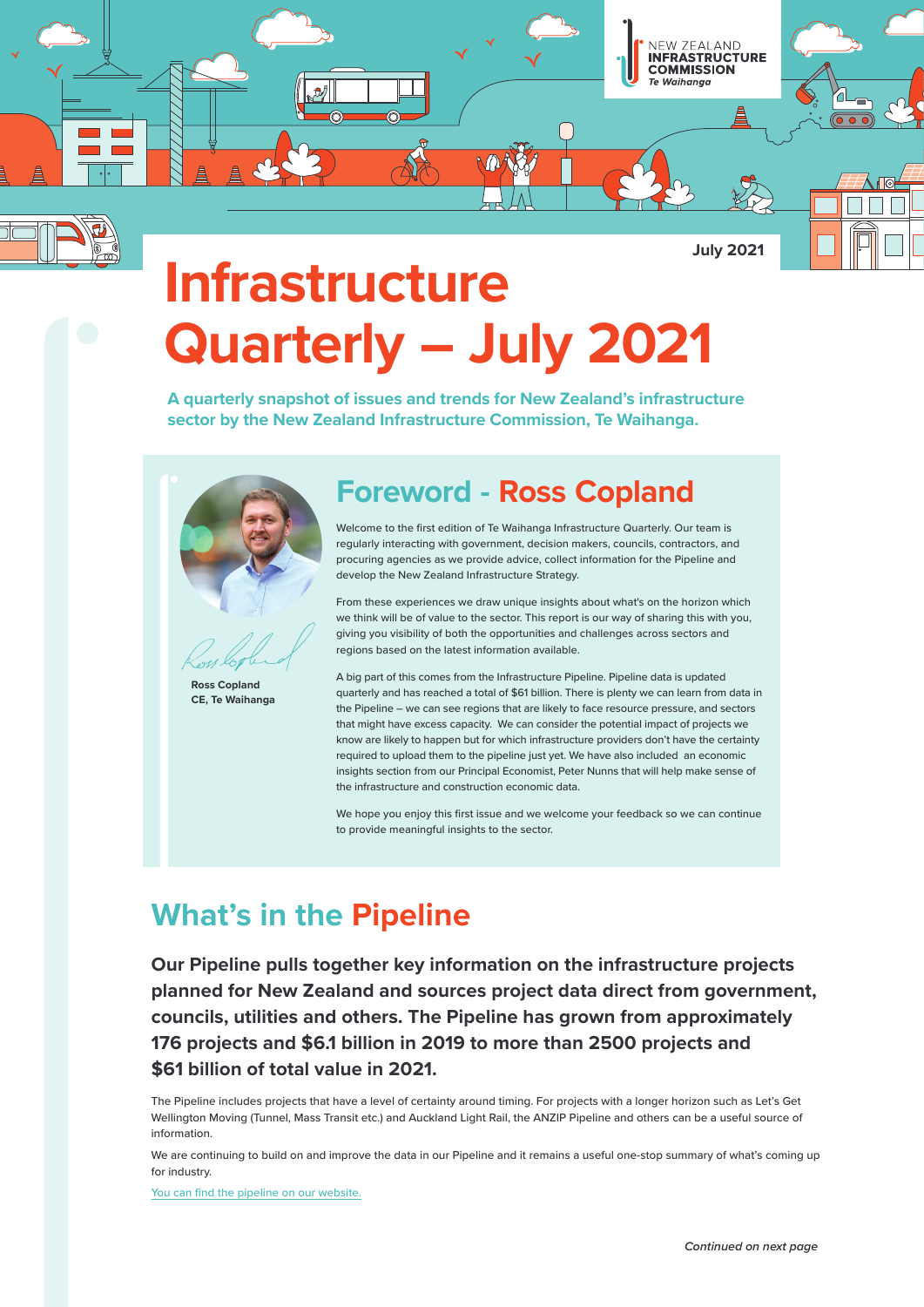

#### **Recent changes**

**Our Pipeline is updated quarterly. Key changes since the last update include:** 

- 19 organisations have updated the information about their projects. Hamilton City Council increased the value of their project by \$1 billion, and it's now \$1.7 billion, Ministry of Health upped theirs by \$500 million, and Auckland Council \$600 million.
- 23 projects worth \$200 million have been completed and removed from the pipeline
- The total value of projects in the pipeline has risen from \$56 billion to \$61 billion
- The Ministry of Justice has been added to the pipeline. They are currently planning or delivering 35 projects worth \$700 million, including major upgrades in Rotorua, Waitakere, and the Auckland High Court.

### **Auckland's per capita investment highest in New Zealand**

We've modelled the projects in the Pipeline to estimate the time and location of construction spending. Infrastructure providers tell us they are planning to rapidly ramp up spending over the next two years. Projected spending declines in later years as project certainty declines.

While all regions are expected to experience significant spending, pipeline projects are concentrated in Auckland, the Waikato, and Canterbury. This data under-estimates expected construction activity in some regions because we're still working to get all infrastructure providers to contribute. For example we haven't got data from Wellington City Council, but their Long Term Plan indicates approximately \$2.66 billion in total capital expenditure over 10 years, around \$1.5 billion of which is expected to be invested over the next five years.

This difference in the levels of coverage is shown by this table displaying per capita Pipeline spending per region:

| <b>REGION</b>        | <b>PER CAPITA</b> |
|----------------------|-------------------|
| Auckland             | \$17,428          |
| Bay of Plenty        | \$5,656           |
| Canterbury           | \$6,863           |
| Gisborne             | \$4,959           |
| Hawke's Bay          | \$3,514           |
| Manawatū - Whanganui | \$12,215          |
| Marlborough          | \$5,378           |
| Nelson - Tasman      | \$1,823           |
| Northland            | \$8,008           |
| Otago                | \$14,521          |
| Southland            | \$3,555           |
| Taranaki             | \$7,177           |
| Waikato              | \$11,648          |
| Wellington           | \$11,290          |
| <b>West Coast</b>    | \$4,891           |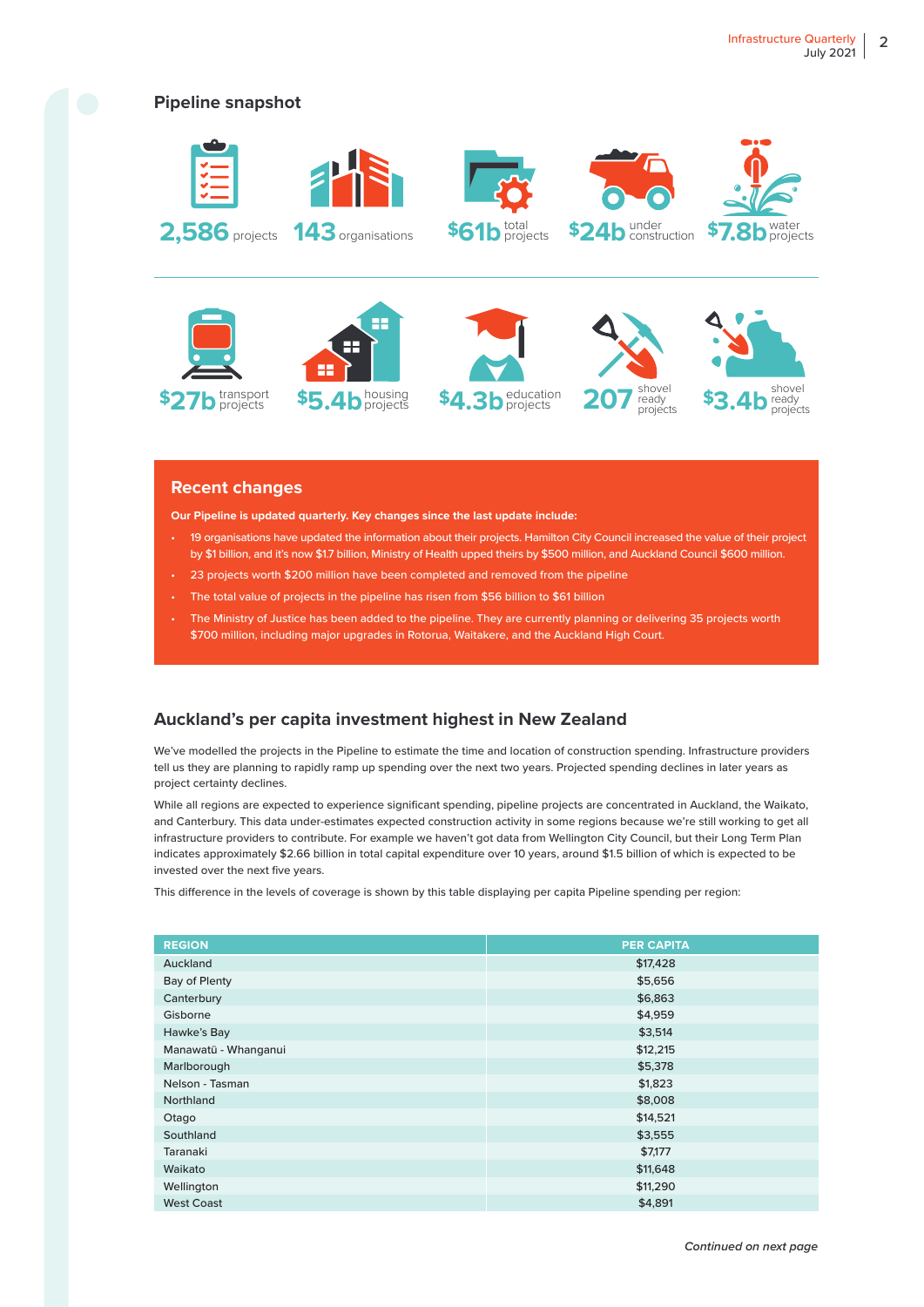### **Auckland powers ahead of other regions with projects in Pipeline**

| 0 projects |
|------------|
|            |

1-9 projects 10-49 projects 50-99 projects 100 > projects

| <b>Ashburton District Council</b>                                              | $\mathbf{1}$   | Ophir Welfare Committee / Central Otago District Council                   | $\overline{2}$ |
|--------------------------------------------------------------------------------|----------------|----------------------------------------------------------------------------|----------------|
| <b>Auckland Council</b>                                                        | 688            | Opotiki District Council                                                   | $\mathbf{1}$   |
| Bay of Plenty Regional Council                                                 | $\overline{4}$ | Öpötiki District Council                                                   | $\mathfrak{D}$ |
| Bike Northland Incorporated / Whangarei District Council                       | $\mathbf{1}$   | Otago Regional Council                                                     | $\overline{4}$ |
| <b>Buller District Council</b>                                                 | 3              | Otorohanga District Council                                                |                |
| <b>Carterton District Council</b>                                              |                | Palmerston North City Council                                              | 67             |
| Central Hawke's Bay District Council                                           |                | Porirua City Council                                                       |                |
| Central Otago District Council                                                 | ÷,             | Queenstown Lakes District Council                                          | 28             |
| Chatham Islands Council                                                        |                | Rangitikei District Council                                                | $\mathbf{1}$   |
| Christchurch City Council                                                      | $\overline{2}$ | Rotorua Lakes Council                                                      | $\overline{2}$ |
| Clutha Community Hub Charitable Trust and<br>Clutha District Council           | $\mathbf{1}$   | Ruapehu District Council                                                   |                |
| <b>Clutha District Council</b>                                                 |                | Selwyn District Council                                                    |                |
| Dunedin City Council                                                           | 22             | South Taranaki District Council                                            | $\overline{2}$ |
| Far North District Council                                                     | 6              | South Waikato District Council                                             |                |
| Gisborne District Council                                                      | $\overline{2}$ | South Wairarapa District Council                                           |                |
| Gore District Council                                                          | $\overline{2}$ | <b>Southland District Council</b>                                          |                |
| Greater Wellington Regional Council                                            | 3              | <b>Stratford District Council</b>                                          | $\overline{2}$ |
| <b>Grey District Council</b>                                                   | $\overline{4}$ | Taranaki Regional Council                                                  |                |
| <b>Hamilton City Council</b>                                                   | 55             | Tararua District Council                                                   |                |
| <b>Hasting District Council</b>                                                | $\overline{2}$ | <b>Tasman District Council</b>                                             | 1              |
| Hauraki District Council                                                       |                | <b>Taupo District Council</b>                                              |                |
| Hawkes Bay Regional Council                                                    | $\overline{4}$ | Tauranga City Council                                                      |                |
| Horizons Regional Council                                                      | $\overline{4}$ | Thames Coromandel District Council                                         |                |
| Horowhenua District Council                                                    | $\mathbf{1}$   | <b>Thames-Coromandel District Council</b>                                  |                |
| Hurunui District Council                                                       | $\mathbf{1}$   | <b>Timaru District Council</b>                                             |                |
| Hutt City Council                                                              | $\overline{2}$ | Upper Hutt City Council                                                    | $\mathbf{1}$   |
| Invercargill City Council                                                      | 1              | <b>Waikato District Council</b>                                            |                |
| Invercargill City Council and Invercargill Central Ltd                         | 1              | Waikato Regional Council                                                   | 8              |
| Kaikōura District Council/ Kaikōura Community Charitable<br><b>Trust Board</b> | $\mathbf{1}$   | Waimakariri District Council                                               | $\mathbf{1}$   |
| Kaipara District Council                                                       | $\overline{4}$ | <b>Waimate District Council</b>                                            |                |
| Kapiti Coast District Council                                                  | $\mathbf{1}$   | <b>Waipa District Council</b>                                              |                |
| Kawerau District Council                                                       |                | <b>Wairoa District Council</b><br><b>Waitaki District Council</b>          |                |
| <b>Mackenzie District Council</b>                                              |                | <b>Waitomo District Council</b>                                            |                |
| Manawatū District Council                                                      | 13             | <b>Wellington City Council</b>                                             |                |
| Marlborough District Council                                                   | $\overline{2}$ |                                                                            | 3              |
| Masterton District Council                                                     | $\overline{2}$ | West Coast Regional Council                                                |                |
| Matamata-Piako District Council                                                |                | Western Bay of Plenty District Council<br><b>Westland District Council</b> | 1<br>3         |
| Napier City Council                                                            | $\mathbf{1}$   | Westland District Council and Franz Josef Developments Ltd                 | $\mathbf{1}$   |
| Nelson District Council                                                        |                | <b>Whakatane District Council</b>                                          |                |
| New Plymouth District Council                                                  | $\mathbf{1}$   | Whanganui District Council                                                 | $\mathbf{1}$   |
| Northland Regional Council                                                     | 3              |                                                                            | 3              |
|                                                                                |                | Whangarei District Council                                                 |                |

### **Transport spending dominates**

Transport projects represent the largest single category of projects, followed by water. Transport investment is expected to be consistent over the next five years, while water investment is expected to ramp up in coming years. There are also significant ongoing opportunities in housing and vertical construction.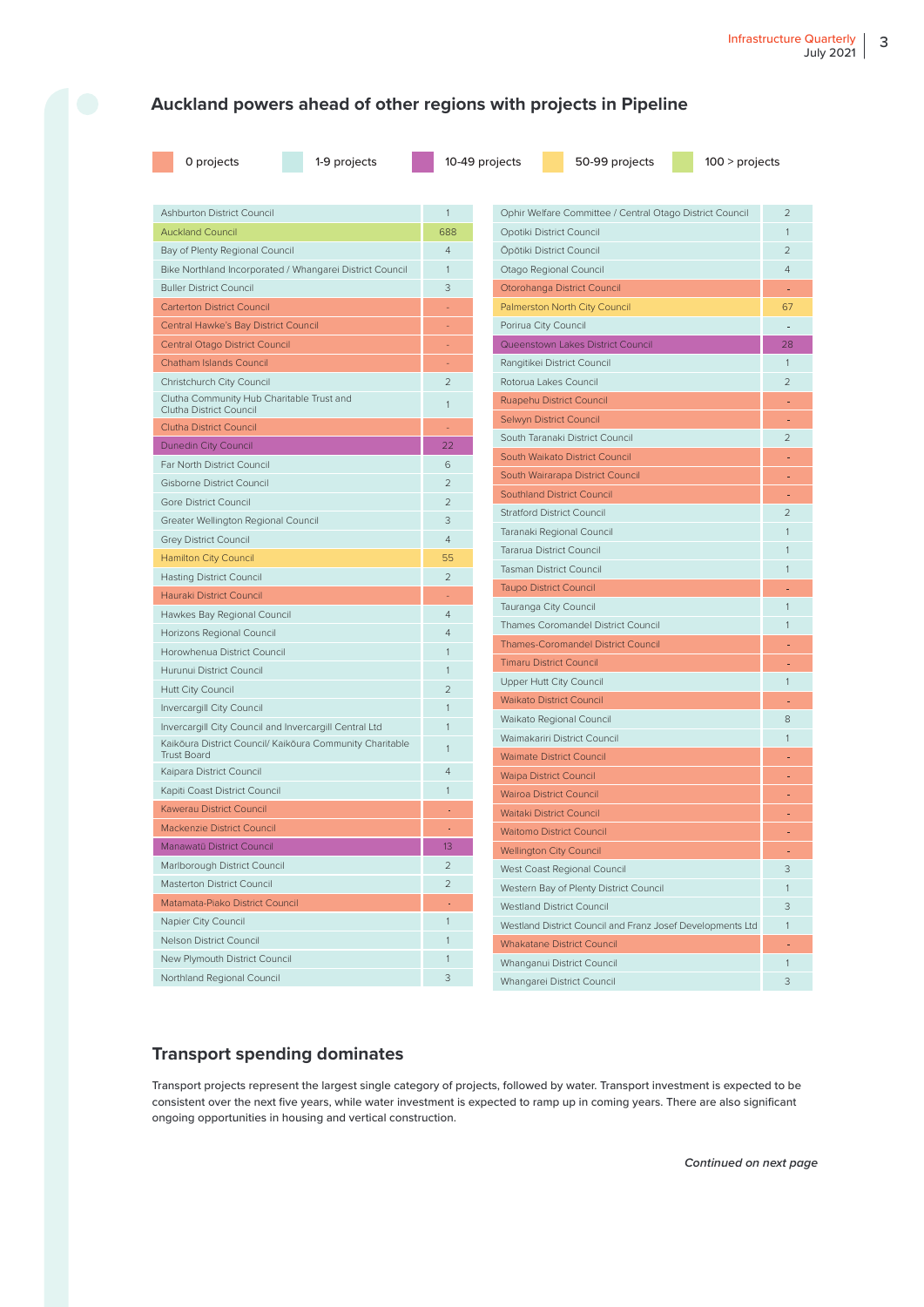

**Forecasted spend by sector**

While we have attempted to show an exhaustive number of projects some projects are missing because they are not part of our Pipeline.

# **Digging deeper**

### **Looking beyond the Pipeline, some interesting insights into the sector can be found in data recently released by Statistics NZ.**

[Their release on building activity](https://www.stats.govt.nz/news/building-activity-grows) shows that non-residential building activity rose 2.6% in the March 2021 quarter. However, the data also reveals that in the year ending March 2021 the value of non-residential work was down 8.9% compared to the previous year. This was largely driven by a decrease in Auckland even as the value of residential construction rose in the region.

Another [recently released Statistics New Zealand report](https://www.stats.govt.nz/news/impacts-of-covid-19-on-new-home-building-projects) also provides some insight into the perceived impacts of COVID-19 on our construction sector, with the greatest impacts being felt in Auckland's residential sector. In a survey of builders, developers, and owners, around half of those involved in building new homes in Auckland have reported a moderate to severe impact associated with COVID-19. However, the same results show that 32% of those working in non-residential construction in Auckland reported no impact, and 34% felt it was only small.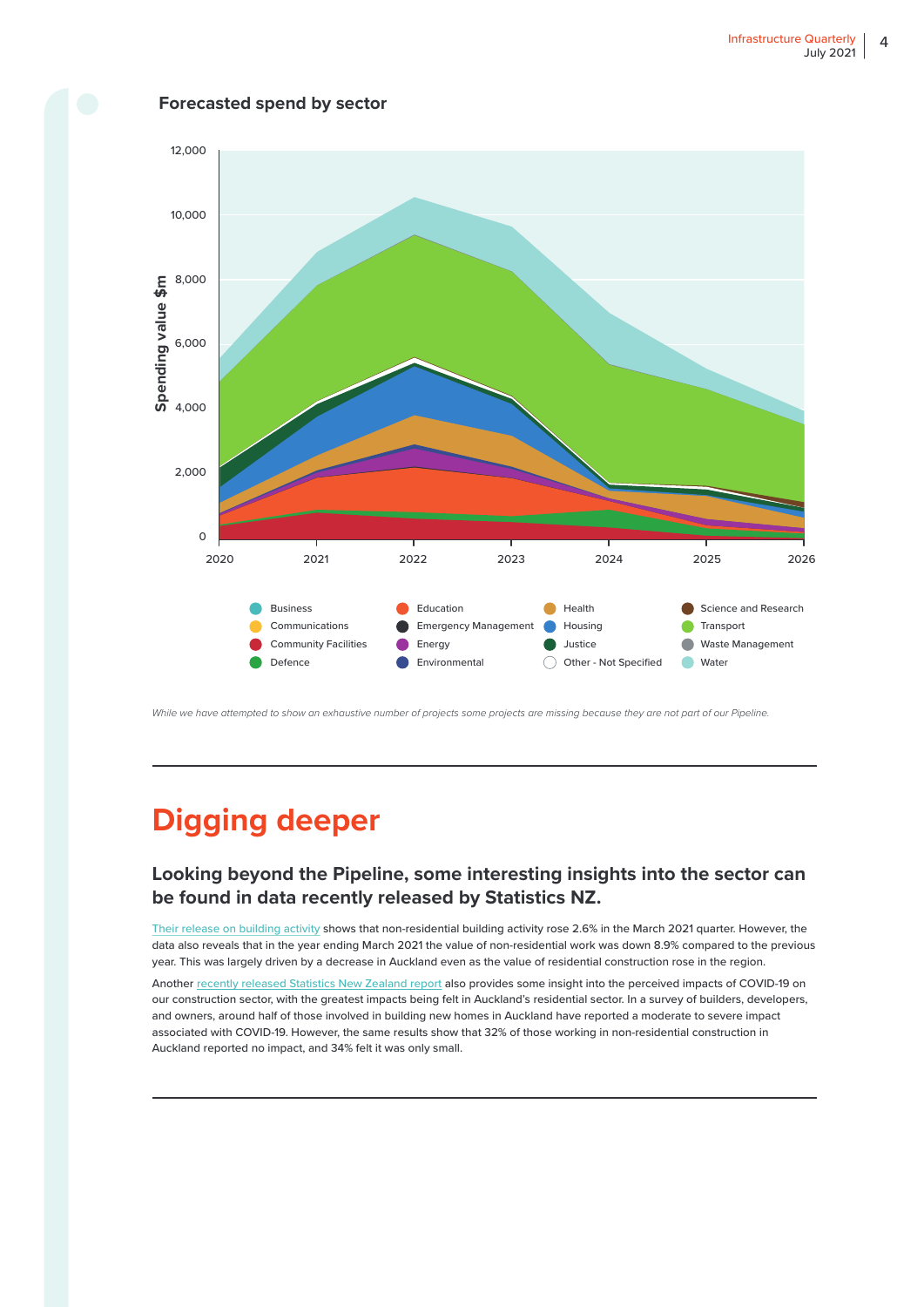# **Regional Spotlight: Manawatū**

**The Manawatū region has a number of significant projects occurring concurrently. There appears to be some resource pressures happening, and the rapid rise of house prices there (up 35.6%) may well be a symptom of this increase in project activity. The major projects in Manawatū are:**

| <b>PROJECT</b>                                                                       | <b>DELIVERY AGENCY</b>                   | <b>VALUE</b>            | <b>PROJECT</b><br><b>START DATE*</b> |
|--------------------------------------------------------------------------------------|------------------------------------------|-------------------------|--------------------------------------|
| Manawatū Gorge                                                                       | Waka Kotahi/New Zealand Transport Agency | 500 Million - 1 Billion | Q <sub>2</sub> 2017                  |
| Central North Island Freight Hub                                                     | KiwiRail                                 | 500 Million - 1 Billion | Q4 2018                              |
| <b>Consolidated Logistics Project (CLP)</b><br>Linton Regional Supply Facility (RSF) | New Zealand Defence Force                | $50 - 100$ Million      | Q2 2020                              |
| Double Hangar and Offices (Facilities for<br>the $P8-A$ )                            | New Zealand Defence Force                | $50 - 100$ Million      | Q3 2020                              |
| Investment Ohakea Housing                                                            | New Zealand Defence Force                | $50 - 100$ Million      | Q3 2021                              |
| <b>Turitea Wind Farm</b>                                                             | <b>Mercury Energy</b>                    | $250 - 500$ Million     | Q1 2009                              |
| Palmerston North Hospital Upgrade                                                    | Midcentral District Health Board         | $25 - 50$ Million       | Q1 2020                              |
| Countdown distribution centre                                                        | <b>Progressive Enterprises Ltd</b>       | 100 Million             | Q1 20 20                             |

\*Note project start date does not necessarily mean construction start

Below is a breakdown of expected project spending by year (estimated based on the listed projects only).



### **Manawatū - Whanganui Region Forecasted Project Spending (\$m)**

# **Project Spotlight: Dunedin Hospital**

**Dunedin Hospital is the largest hospital build project ever undertaken in New Zealand's history. The scale of the project means it will have**  significant ripple effects beyond its site.



The business case predicts that the peak annual impact will be around \$100 million, which is 1.6% of Dunedin's GDP.

Delivering a project of this scale and complexity in a small construction market like Dunedin is challenging and risky. A large labour force will need to be recruited and accommodated, but the local construction market is currently constrained. There appears to be a lack of depth in some specialist subcontractor markets (both in the workforce size and the apprenticeship pipeline) and a general shortage of supervisory resources with the experience to manage teams on a large project.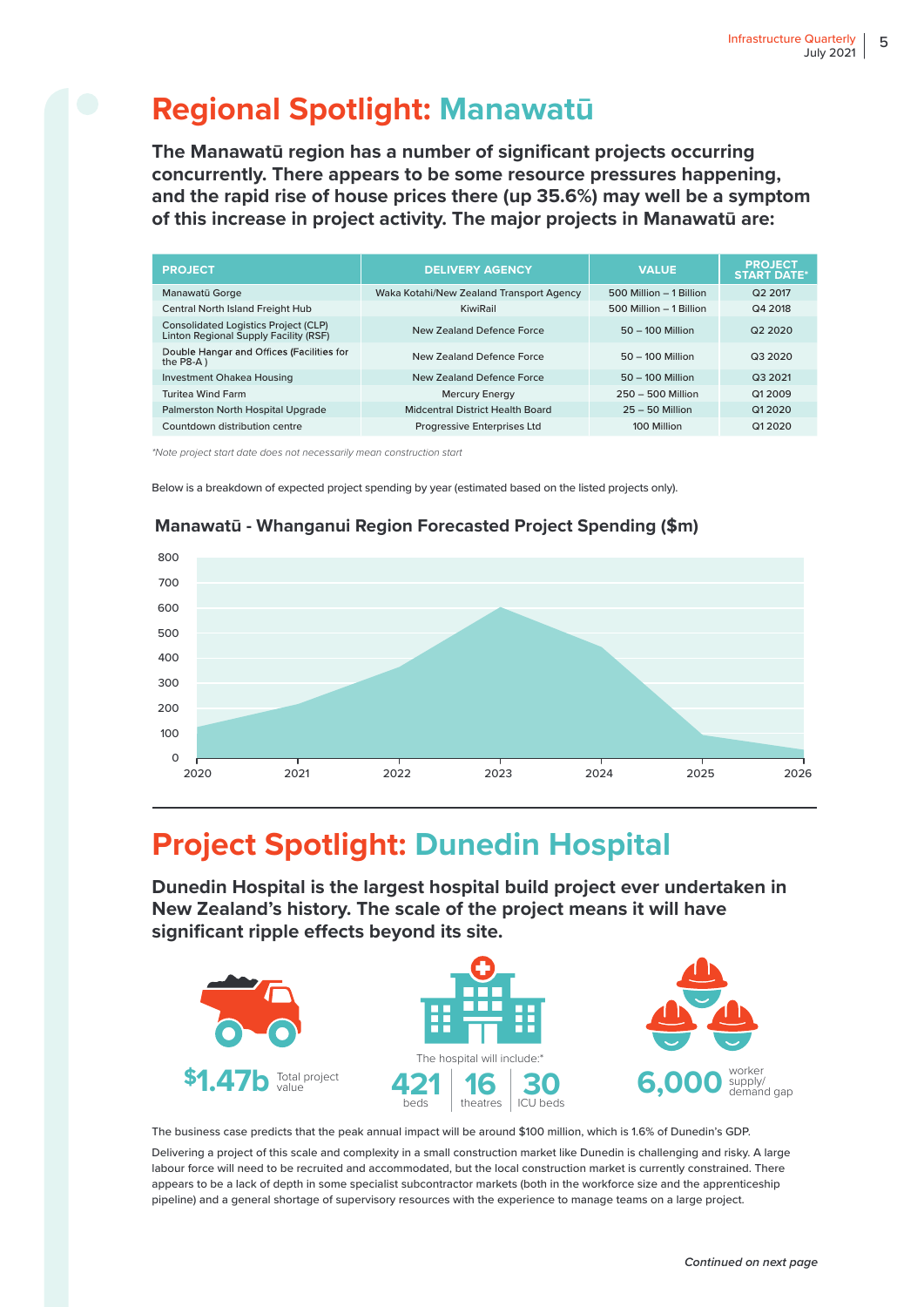BCITO Chief Executive Toby Beaglehole says, "The supply and demand gap in the Dunedin construction sector sits within the context of a \$28.3 billion infrastructure and construction project pipeline in the wider Otago region and a workforce supply and demand gap of over 6,000 workers based on current intentions."

This will create challenges across the market for projects that are competing for those resources and Beaglehole notes that "While work is being done to attract career changers, school leavers, tertiary graduates and job seekers no intervention is likely to meet the current workforce demand in the short to medium term meaning not all projects in the region will proceed as planned."

It is probable that during construction, projects will face inflationary pressures as competition for skilled labour increases. The influx of labour will need to be carefully planned and managed to avoid creating other problems, such as pressure on housing supply.

The Dunedin City Council led a project in 2019/2020 to forecast construction and infrastructure sector workforce numbers in light of the New Dunedin Hospital project. Since then the skills and jobs hub linked to the Hospital project has been established and an Otago Regional Skills Leadership Group has been established.

Clear and regular communication between all projects in the market will be essential to ensure risks around resource capability can be managed. Equally important is thinking about what happens after the build. While the "sugar hit" of stimulus from construction will be welcomed by many, it could have a recessionary impact when finished.

Clear planning is required to consider how both Dunedin – and the wider construction market – can be left materially better o when the build is done.

In this lies potentially Dunedin Hospital's greatest opportunity.

Over the course of the hospital build, there is likely to be more than 10,000 construction workers who pass through the site. These workers represent a significant portion of the future of our industry.

How can the opportunity of bringing each of them through the biggest hospital project in our history be leveraged to catalyse the industry and workers we need for tomorrow?

**\* The hospital will include 421 beds, 16 theatres (expandable to 21) and 30 ICU or high dependency beds (expandable to 40)**

## **Economic insights**

### **It's an exciting time for industry with infrastructure providers planning more projects than ever. However, the growing pipeline of work coincides with major constraints to scaling up and significant competing pressure for resources.**

COVID-19 continues to place pressure on skilled migration and construction material supply chains. Limited managed isolation and quarantine capacity and visa processing bottlenecks make it more challenging to source skilled workers.

The [Skills Shortage, Recruitment & Immigration Challenges in the Construction Sector Report](https://d3n8a8pro7vhmx.cloudfront.net/acenz/pages/1370/attachments/original/1628061674/2021_4_August_Industry_Partners_MIQ_survey_Report_V6_FINAL.pdf?1628061674) (July 2021) found that there are 3229 current vacancies across 135 firms. 90% of these firms are having difficulty recruiting in New Zealand, with 66% getting no domestic applicants.

Of those trying to recruit from overseas, more than half say the exception process is too complex, a quarter say the process takes too long and costs too much, 65% asked for clearer guidance from Immigration New Zealand, and 53% want contact with officials who can help them through the process.

Work is underway to train more local workers, but overall growth in construction employment appears to be slowing. These supply-side constraints are driving up prices and pushing out project timeframes. The [2021 CCNZ Teletrac Navman](https://www.teletracnavman.co.nz/resources/resource-library/articles/new-zealand-2021-construction-industry-survey)  [Construction Industry Survey](https://www.teletracnavman.co.nz/resources/resource-library/articles/new-zealand-2021-construction-industry-survey) indicated that while 50% of respondents are confident in the outlook of the construction industry, 80% said shortages of people and skills were a key challenge facing the industry. Key industry participants highlight the severity of these challenges:

**"The shortage of skills and people is impacting on all aspects of the industry, design, engineering, construction and maintenance. It is likely to increasingly act as a handbrake on the delivery of central and local government projects and programmes as we ramp up our infrastructure investment."** 

**Peter Silcock, Chief Executive of Civil Contractors New Zealand**

**"In our business, we have vacancies for senior and experienced project managers down to drainlayers, asphalt operators and labourers. You simply can't train for a lot of the roles we need – highly experienced engineers, project managers, specialist infrastructure skills and professional services. This is why that MIQ quota is so critical for ensuring we can deliver the Government's stimulus programme which will benefit all New Zealanders."** 

**Peter Reidy, Chief Executive of Fletchers Construction**

A second challenge is labour productivity in construction, which declined in 2019 and 2020. Productivity growth could help us solve some of our capacity challenges by allowing us to do more with less. In a constrained market, we can't afford to lose productivity.

Lastly, residential construction continues to rise, responding to unprecedented increases in demand for housing. Increased home-building will help to address New Zealand's housing deficit, but some infrastructure projects may face increased competition for resources as a result. There's a real need to balance these competing pressures.

Te Waihanga is considering issues such as these as we work to develop a New Zealand Infrastructure Strategy. With New Zealand lacking a lot of the critical infrastructure we need, removing roadblocks and building capability will be essential. This will be a long-term challenge, and in the meantime, industry will need to think hard, plan carefully and look at the steps they can take to make these projects a reality.